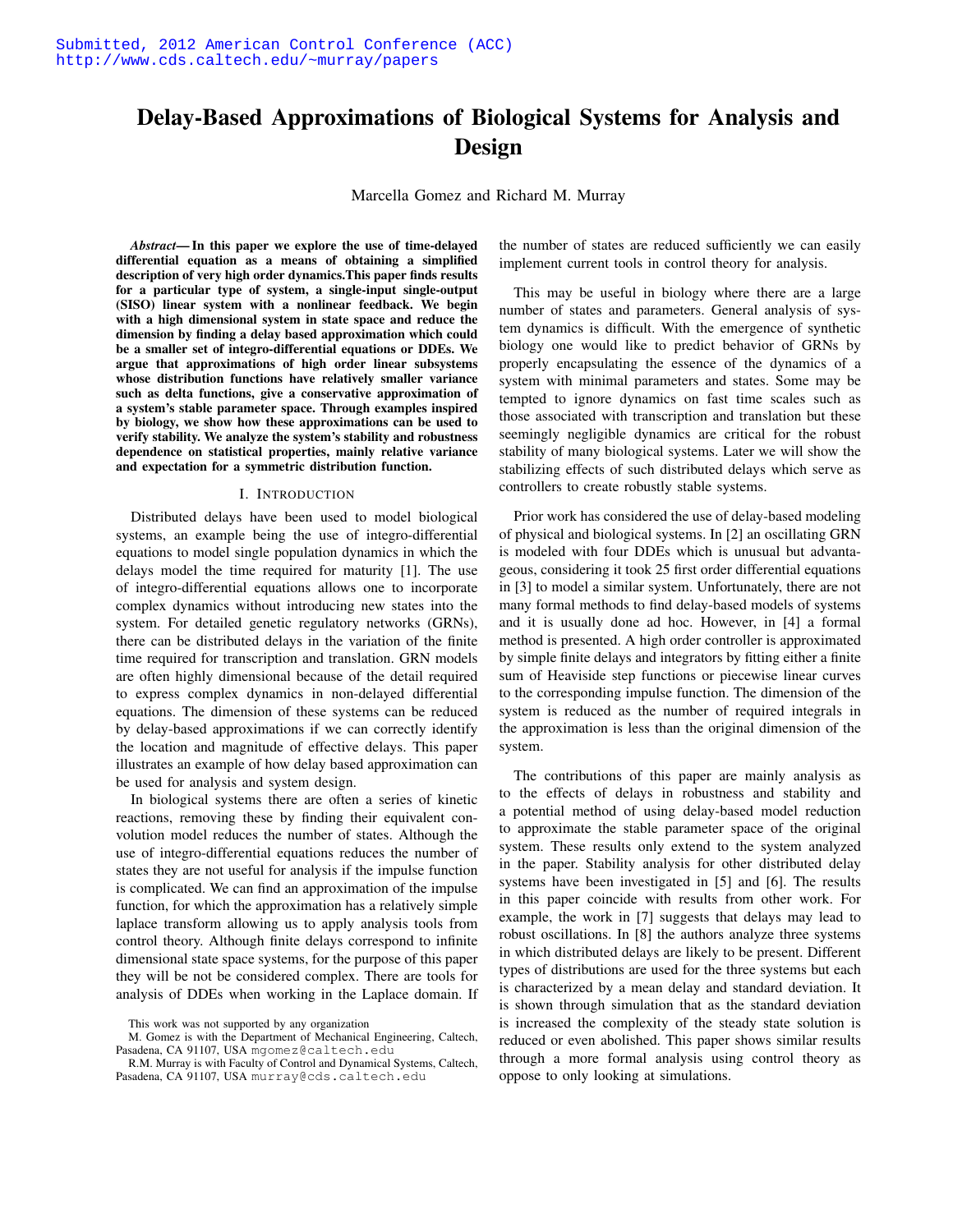## II. JUSTIFICATION OF DELAY BASED APPROXIMATIONS

The problem at hand is how to find the best approximating distributed delay model. In [4], the author describes several methods of doing exactly this.

Let  $g(\tau)$  be the impulse function corresponding to a high order controller. The input into the plant is the convolution of the impulse function of the controller and the output of the system;

$$
u(t) = \int_{-\infty}^{\infty} g(\tau) y(t - \tau) d\tau.
$$
 (1)

We can assume without loss of generality that  $g(\tau) = 0$  for  $\tau < \tau_{min}$  for some  $\tau_{min} \geq 0$  and in an approximation give an upper bound to the integral  $\tau_{max}$ . This bounded integral can be expressed by its Riemann integral

$$
u(t) = \lim_{n \to \infty} \frac{\tau_{max} - \tau_{min}}{n} \sum_{i=1}^{n} g(\tau_i) y(t - \tau_i)
$$
 (2)

assuming  $g(\tau)$  is continuous. In this form one can see that the input can be viewed as the sum of delayed output values whose weight is determined by the magnitude of the impulse function evaluated at the respective delay. The impulse function  $q(t)$  can be understood as a non-normalized delay distribution function in this sense. We will exploit this concept further throughout the paper.

#### III. PROBLEM DESCRIPTION

In this paper we will analyze the Goodwin oscillator [9] of order  $p + 2$ ,

$$
\begin{aligned}\n\dot{x}_0 &= \frac{1}{1 + x_{p+1}^2} - \alpha x_0 \\
\dot{x}_j &= -a(x_j - x_{j-1}) \quad \text{for} \quad j = 1, ..., p+1\n\end{aligned}
$$
(3)

This system may interpret a GRN, where protein  $x_0$  is self-regulated through the promotion of a series of protein expressions for which the end product inhibits its own production. Suppose we can control the degradation rate,  $\alpha$ , of  $x_0$  and we want to know for what values of  $\alpha$ , the system will have a stable equilibrium point. If the system happens to be high dimensional, such analysis can be difficult. Although, the problem can be solved numerically it is advantageous to have an analytical solution.

The purpose of this paper is to show that we can find a conservative approximation to the stable parameter space of the system by looking at a finite delay based approximation. First, we will show that the approximation is conservative. Second, we demonstrate the use of the method with an example. Last,we will discuss the implications stemming from the results of the paper.

## IV. DISTRIBUTED DELAY FORM

Not coincidentally, system (3) has an exact integrodifferential form [10]. Taking the integro-differential equation

$$
\frac{dx}{dt} = \frac{1}{1 + \tilde{x}^2} - \alpha x,\tag{4}
$$

with

$$
\tilde{x} = \int_0^\infty h(\tau)x(t-\tau)d\tau,\tag{5}
$$

we can extend the integral to

$$
\tilde{x} = \int_{-\infty}^{\infty} \hat{h}(\tau)x(t-\tau)d\tau
$$
 (6)

by defining

$$
\hat{h}(\tau) = \begin{cases} h(\tau) & \text{if } \tau \ge 0 \\ 0 & \text{otherwise} \end{cases}.
$$

This gives us a convolution model. The Laplace transform of two convolved functions is the product of the Laplace transform of the individual functions,

$$
\mathcal{L}(\tilde{x}) = \mathcal{L}(\hat{h})X(s). \tag{7}
$$

Let the distribution function have the form

$$
h(\tau) = \frac{a^{p+1}\tau^p}{p!}e^{-a\tau}
$$
 (8)

and take the Laplace transform in the time domain. This gives

$$
\mathcal{L}(\hat{h}) = \mathcal{L}(h) = \frac{a^{p+1}}{(s+a)^{p+1}}.
$$

The dimension of the equivalent non-delayed system is  $p+2$ . One can imagine  $p+1$  equivalent transfer functions in series representing the dynamics of  $p + 1$  states, whose last state is in feedback to the first state *x*. This is in fact the transfer function from  $x_1$  to  $x_{p+1}$  in system (3). We will refer to (8) as the delay distribution function.

# V. STABILITY ANALYSIS THROUGH STATISTICAL PROPERTIES OF THE DELAY DISTRIBUTION FUNCTION

Now we will analyze the system behavior and its dependence on the statistical properties of the delay distribution function. We will show for the example shown above that stability in the delay based approximation guarantees stability in the original system, thus we have a conservative approximation.

For a general system of the form

$$
\begin{aligned}\n\dot{x} &= h(x, \tilde{x}) \\
\tilde{x} &= \int_{-\infty}^{\infty} f(\tau)x(t - \tau)d\tau\n\end{aligned} \tag{9}
$$

we can do a bifurcation analysis on the nonlinear integrodifferential equation [5]. For system (3) the linearized system is

$$
\frac{dx'}{dt} = -\alpha x' + \beta \tilde{x}' \tag{10}
$$

where

and

$$
x' = x
$$

$$
\tilde{x}' = \int_{-\infty}^{\infty} f(\tau) x'(t - \tau) d\tau.
$$

 $- x$  $\ast$ 

The subscript \* refers to the equilibrium point of the system. Here *f* is the impulse function corresponding to the transfer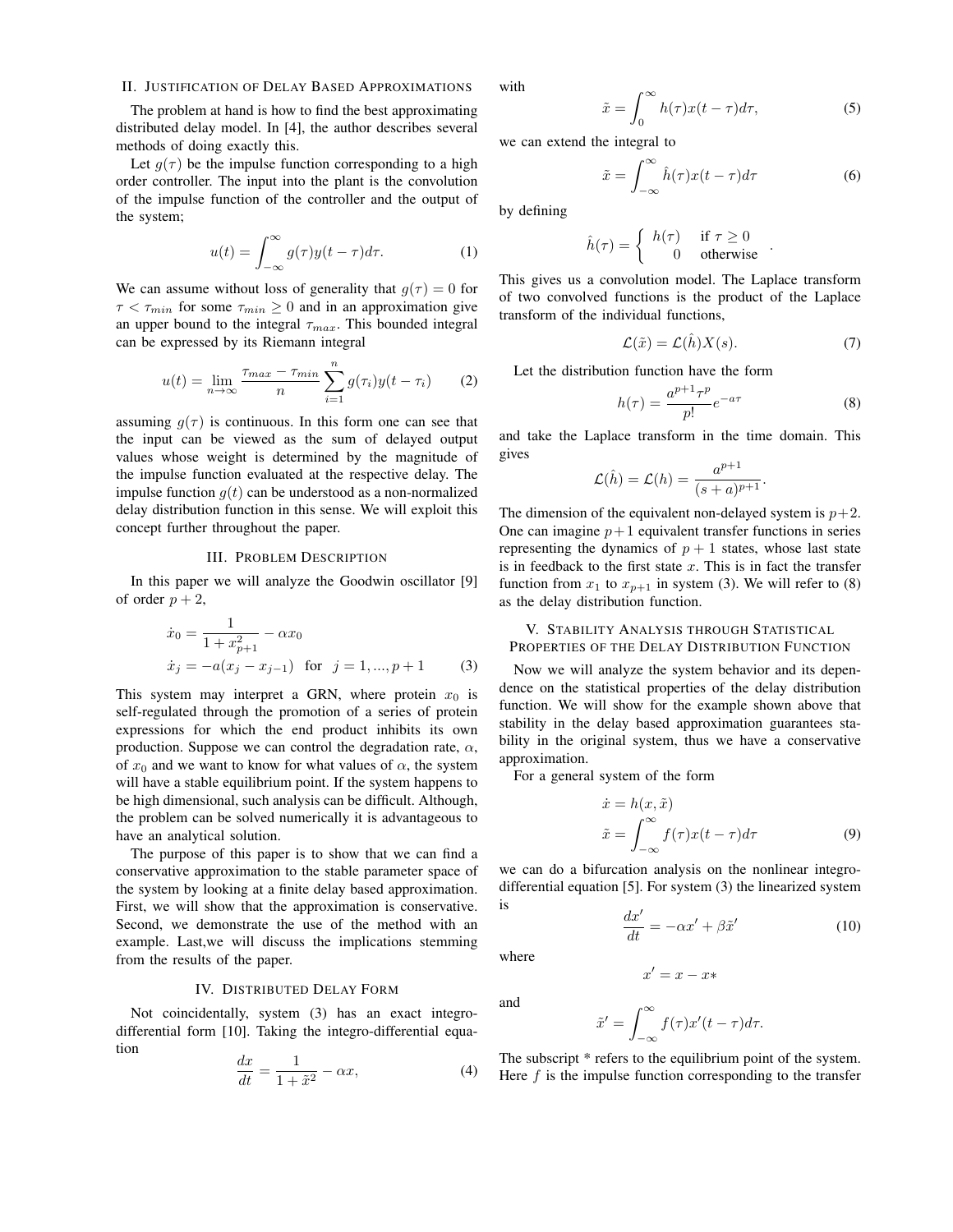function from  $x_1$  to  $x_{p+1}$ . We assume  $f(\tau) = 0$  for  $\tau <$  $\tau_{min}$ , for some  $\tau_{min} \geq 0$ . The parameters  $\alpha$  and  $\beta$  are defined as follows

$$
\alpha = \left. \frac{\partial h}{\partial x_0} \right|_{x_0 = x_0*} \quad \text{and} \quad \beta = -\frac{\partial h}{\partial x_{p+1}} \bigg|_{x_{p+1} = x_{p+1}*}.
$$

Now we take the Laplace transform of the linearized system, which gives

$$
sX'(s) = -\alpha X'(s) - \beta \hat{f}(s)X'(s).
$$

 $\hat{f}(s)$  is the laplace transform of the impulse function  $f(\tau)$ . The resulting characteristic equation is

$$
s + \alpha + \beta \hat{f}(s) = 0.
$$

For equation (3)

$$
\hat{f}(s) = \frac{a^{p+1}}{(s+a)^{p+1}}
$$

and so the form of the delay distribution function is given by equation (8).

Now we find the relative variance of the distribution function as defined in [6]

$$
R = \frac{V}{E^2},
$$

where  $E$  is the expected value defined by the first moment of the distribution function  $f(\tau)$ ,

$$
E = \int_0^\infty \tau f(\tau) d\tau
$$

and *V* is the variance defined by the second moment of the distribution function around *E*,

$$
V = \int_0^\infty (\tau - E)^2 f(\tau) d\tau.
$$

The resulting relative variance and expectation are

and

$$
E = \frac{p+1}{a}.
$$

 $R = \frac{1}{p+1}$ 

As the variance approaches zero the distribution becomes more concentrated at the expected value *E*.

We can show that distribution function will approach a dirac delta function centered at *E* in the limit. Taking the limit as *R* approaches zero is equivalent to taking the limit as  $p + 1$  approaches infinity. We will use the latter limit for the proof. We take the limit of the delay distribution function in the Laplacian domain,

$$
\lim_{(p+1)\to\infty} \hat{f}(s) = \frac{a^{p+1}}{(s+a)^{p+1}}.
$$

After rearranging the terms and making substitutions, taking the limit in the Laplacian domain gives

$$
\lim_{(p+1)\to\infty} \frac{1}{(\frac{sE}{(p+1)}+1)^{(p+1)}} = \frac{1}{e^{sE}} = e^{-sE}.
$$

The Laplace inverse of the limit gives

$$
\mathcal{L}^{-1}(e^{-sE}) = \delta(t - E).
$$

Also, note that

$$
\int_0^\infty f(\tau)d\tau=1,
$$

therefore, the distribution function will approach a delta function centered at *E* as *R* approaches zero.

The characteristic equation of the linearized system (10) is

$$
s + \alpha + \beta \left(\frac{a}{s+a}\right)^{p+1} = 0
$$

and can be re-written in terms of *R* and *E* as

$$
s + \alpha + \beta \left(\frac{1}{sRE + 1}\right)^{\frac{1}{R}} = 0, \text{ where } \frac{1}{R} \in \mathbb{Z}^+. \quad (11)
$$

We can determine the stability of the system for a given *R* and *E* using the Routh-Hurwitz criterion. Stability is determined by the poles of the system, which are given by the zeros of the characteristic equation. The zeros of the function lie in the complex plane and if the real part of the solutions lie in the left half of the complex plane, the linearized system has an exponentially asymptotically stable equilibrium point [11]. If a polynomial satisfies the Routh-Hurwitz criterion then we can be assured that all roots of the polynomial lie on the left hand side of the complex plane.

The system is a linearized approximation so  $\beta$  is a function of the equilibrium point of the system. With the given distribution function, changing *R* while keeping *E* constant does not change the equilibrium point of the system. We can analyze the effects of changing *R* without having to consider changes in the linearized system. We would like to know the effects of changing *R* on the stability and robustness of the system. We will do this using tools well known in controls.

In controls, gain and phase margins are tools used to analyze the robustness of a linear system. If we put the characteristic equation in the form

$$
G(s) = -1,
$$

we can determine the gain and phase margin through the Nyquist stability criterion. If the original system is stable then any encirclement of  $-1$  in the Nyquist plot of  $G(s)$  will result in instability. The gain margin is the largest interval  $[\gamma, \overline{\gamma}]$  such that for  $\forall k \in [\gamma, \overline{\gamma}]$ 

$$
kG(s)
$$

still satisfies the Nyquist stability criterion. The lower (upper) bound on the gain margin can be understood as the distance between −1 and the closest intersection of the Nyquist plot and the −& axis to the left (right) side of the critical point −1. If there does not exist an intersection to the left (right) the corresponding bound is  $-\infty$  ( $\infty$ ). The phase margin is the minimum angle the Nyquist plot would have to rotate to intersect −1. If no such intersection ever occurs the system has an infinite phase margin.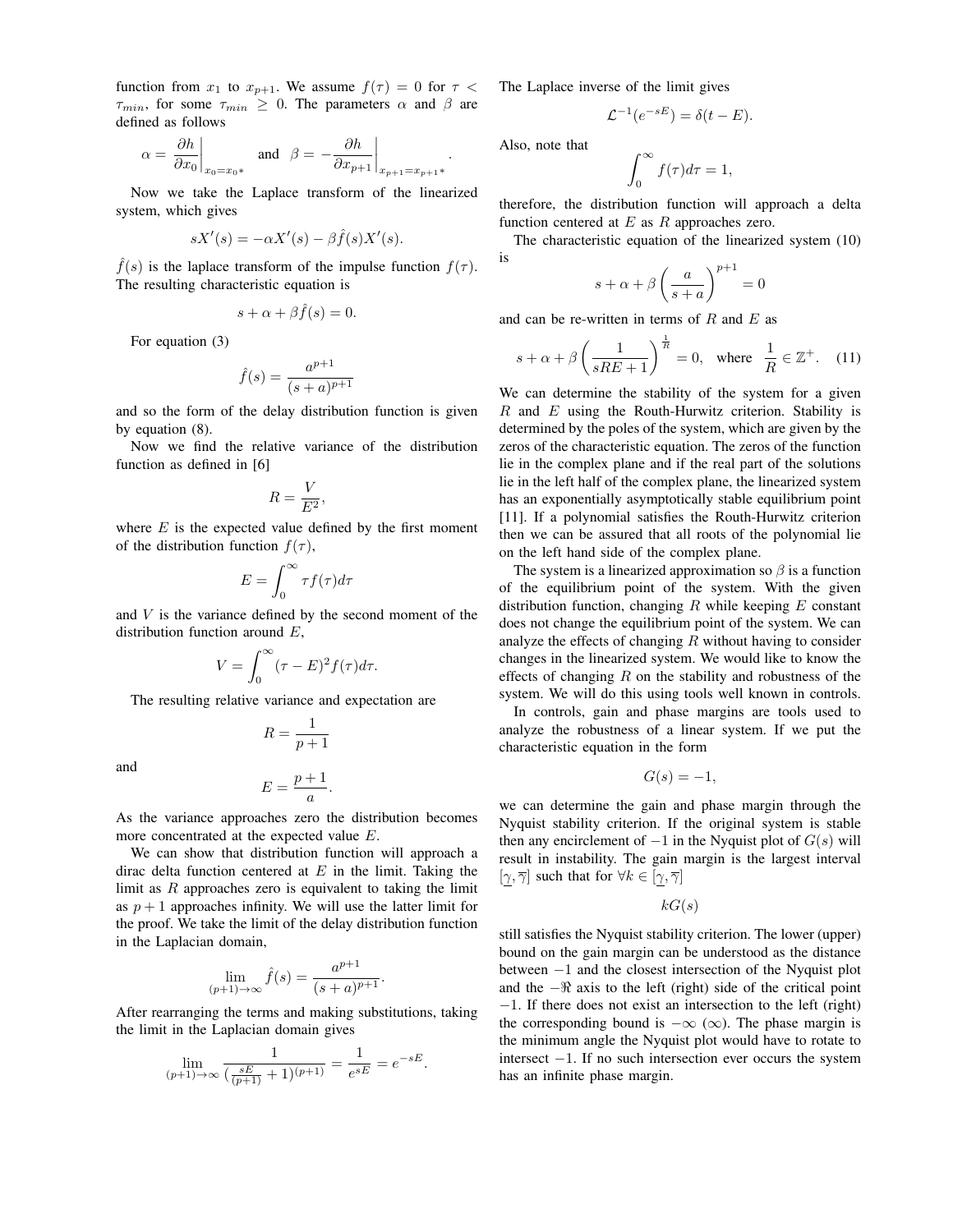For the nonlinear system the gain margin loses meaning since any deviation from gain  $k = 1$  will change the equilibrium point of the system, but it can still help us understand the effects of changing the relative variance of the distribution function. We apply the method above with

$$
G(s) = \frac{s + \alpha}{\beta \hat{f}(s)}
$$

to find the bounds on the gain margin. The upper bound is infinity and the lower bound is given in Figure 1 as a function of *R*. Figure 1 shows that as *R* increases the gain margin increases. The Nyquist plot moves away from the critical point as the relative variance increases. Whether instability is achieved as  $R \rightarrow 0$  is dependent on *E*. Now we will



Fig. 1. Lower bound, $\gamma$ , on gain margin as a function of R for  $\alpha = .5885$ .

define a new gain margin that carries more meaning to the nonlinear system. We define a new system as

$$
\begin{aligned}\n\dot{x}_0 &= \frac{1}{1 + (kx_{p+1})^2} - \alpha x_0 \\
\dot{x}_j &= -a(x_j - x_{j-1}) \quad \text{for} \quad j = 1, ..., p+1. \n\end{aligned} \n\tag{12}
$$

Now  $\beta$  is a function of the gain *k*. We find  $k > 0$  closest to −1 on either side such that the linearized system becomes unstable. If  $k < 1$  ( $k > 1$ ) then  $\gamma = k$  ( $\overline{\gamma} = k$ ). The gain margin is the largest interval including 1 such that the linearized system is stable for all values of  $k \in [\gamma, \overline{\gamma}]$ .

Using this robustness measure, Figure 2 shows that the system's gain margin increases as *R* increases. This shows that the robustness of the system to variations in the concentration of the regulating protein. The gain margins for both plots were found numerically.

# VI. STABLE PARAMETER SPACE DEPENDENCE ON RELATIVE VARIANCE

Using a delay based approximation we can find the range of parameters that guarantee stability for the system above. By stability we mean the system has an asymptotically stable equilibrium point. We do this by bifurcation analysis where the parameter  $\alpha$ , as previously defined, is treated as the bifurcation parameter. Bifurcation occurs when the roots of



Fig. 2. Lower bound,  $\gamma$ , on newly defined gain margin as a function of R for  $\alpha = .5885$ .

this characteristic equation cross the imaginary axis. We substitute  $s = iw$  to find the boundary between unstable and stable region of the system.

Figure 3 shows the critical values of  $\alpha$  as a function of the relative variance while maintaining  $E$  and  $x^*$  constant. We can see that as *R* decreases the range of values of  $\alpha$ , for



Fig. 3. Stability curve for alpha as a function of the relative variance R with E=20.

which the system becomes unstable, increases.

In Figure 3 the system is stable for all values of  $\alpha$  up until a certain critical value of *R*. The decrease in relative variance can de-stabilize an otherwise stable system. A further decrease in *R* increases the region of instability. This suggest that analyzing a delay based approximation to this system with a relative variance smaller than that of the original system will give a conservative approximation of the stable region. We have yet to show this to be true in general.

## VII. EXAMPLE: APPROXIMATIONS WITH FINITE DELAY

As an example, take an oscillator that may arise from a system such as that in Figure 4. Such a series of kinetic reactions are common in GRNs. Suppose each of the reac-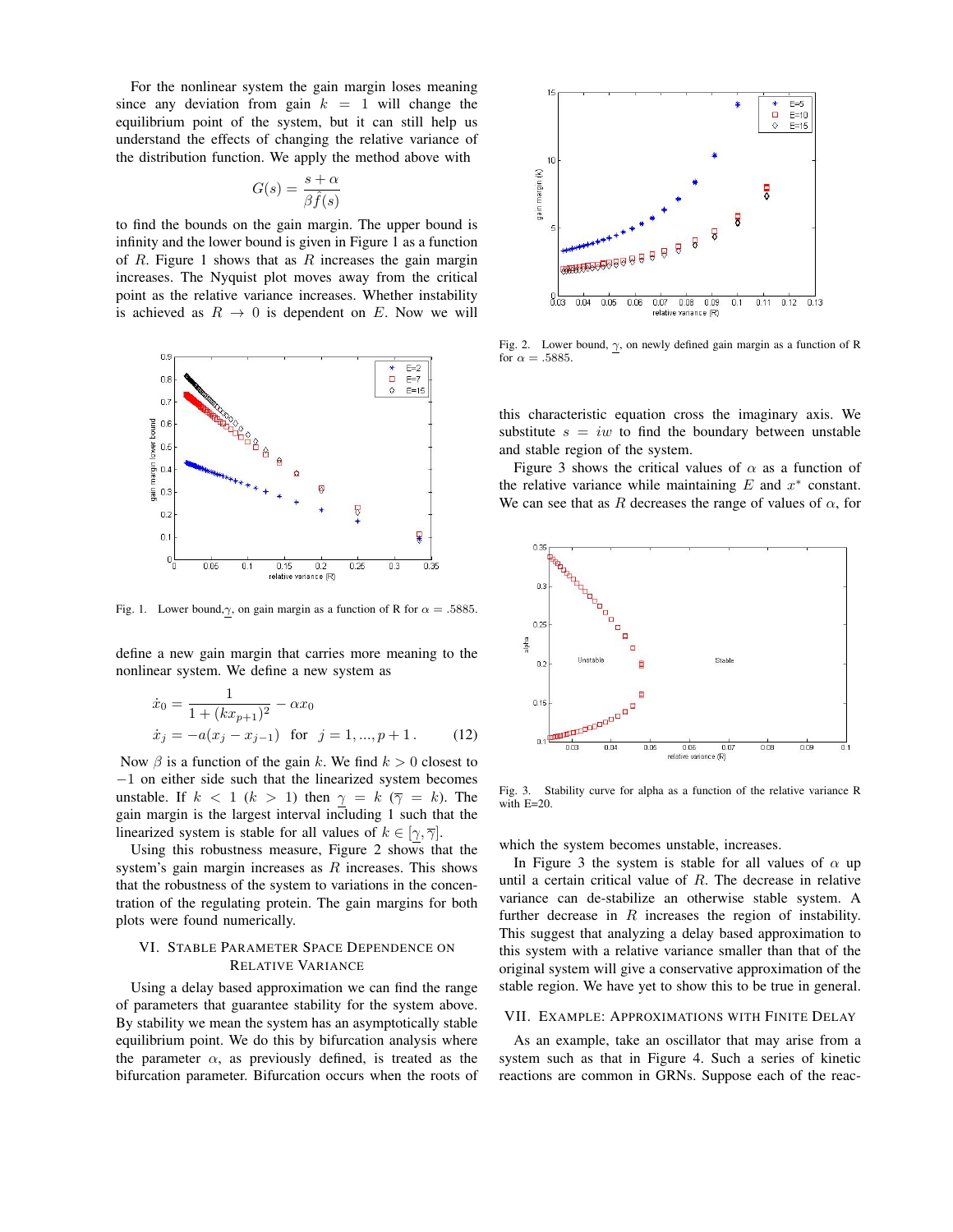

Fig. 4. A periodic metabolic system with a single feedback loop.



Fig. 5. (a) The Goodwin Oscillator. (b) A reduced order approximation of the Goodwin Oscillator.

tions are the the same and the feedback is nonlinear. In this example we take the dimension of the system  $n = 80$ . The dynamics of the system in Laplacian domain are

$$
x_n(s) = \frac{1}{s} \left(\frac{.8}{s+.8}\right)^n \mathcal{L}\left[f(x_n(t))\right] \tag{13}
$$

where  $\mathcal{L}[f(x_n(t))]$  denotes the Laplace transform of the nonlinearity in the time domain. The nonlinear portion is a saturated amplifier.

$$
f(x_n) = \begin{cases} 1 & \text{if } x_n \ge 1 \\ x_n & \text{if } -1 < x_n < 1 \\ -1 & \text{if } x_n \le -1 \end{cases}
$$

We want to find gain,  $k$ , and delay,  $\tau$ , such that the following system

$$
x_n(s) = \left(\frac{.8}{s+.8}\right)^N \frac{k}{s} e^{-s\tau_k} \mathcal{L}\left[f(x_n)\right] \quad \text{for} \quad N < n \quad (14)
$$

provides a good approximation to system (13). The two different models are depicted in Figure 5 with

$$
G(s) = \frac{1}{s} \left(\frac{.8}{s + .8}\right)^n
$$

and

$$
\hat{G}(s) = \frac{k}{s} \left(\frac{.8}{s + .8}\right)^N
$$

Figure 5 shows the oscillator and the approximating system to its right where the order of  $G(s)$  is much less than the order of  $G(s)$ .

*.*

We will solve this problem two different ways. One way using the describing function (DF) method which is useful in predicting frequency and amplitude of limit cycles in oscillatory systems. For the second method we will use information from the impulse function corresponding to the dynamics we wish to approximate with distributed delays.

For a single-input single output (SISO) LTI system with nonlinear feedback one can apply the describing function method to derive constraints for an appropriate approximating function. This method ensures the approximating system

will have a limit cycle of the same amplitude and frequency of the original system. The DF method is derived from the method of harmonic balance and approximates the periodic solution with the first harmonic under the assumption that the LTI portion acts as a low pass filter and damps out higher harmonics. See [12] for a more detailed description on harmonic balancing and the DF method.

In the second method we use the impulse function. As shown previously the normalized impulse function for the omitted dynamics is

$$
h(\tau) = \frac{a^{p+1}\tau^p}{p!}e^{-a\tau}.
$$

The delay value to be used in the approximation is the expected value of the distribution function.

$$
\tau = \frac{p+1}{a},
$$

where *p* and *a* uniquely defines the delay distribution function 8 with  $p + 1 = n - N$  and  $a = .8$ .

Tables I and II compare results obtained from the DF method and the second method. The results are comparable. Figure 6 shows the output of the approximating systems and the original system.

TABLE I APPROXIMATING DELAY VALUES (S)

| N  | DF Method | <b>Expected Delay Method</b> |
|----|-----------|------------------------------|
| 40 | 50.1      | 50.0                         |
| 30 | 62.6      | 62.5                         |
| 20 | 75.1      | 75.0                         |
| 10 | 87.6      | 88.7                         |

TABLE II PERCENT ERROR IN APPROXIMATIONS

|    | Error in Amp. | Error in Amp.             |
|----|---------------|---------------------------|
| N  | for DF Method | for Expected Delay Method |
| 40 | 2.9           | 2.9                       |
| 30 | 3.9           | 3.8                       |
| 20 | 5.0           | 4.9                       |
| 10 | 6.4           | 77                        |

The advantage of using the second method is that it does not require the system to be oscillatory nor does it require knowledge of the original system's behavior. The describing function method was successfully used because the system was known to have a periodic solution. In addition, the frequency and the amplitude of the periodic solution was also known.

The distribution function corresponding to a finite delay is the delta function. In this example, the high order dynamics were approximated by a finite delay which is a very crude approximation. We would like to know how the accuracy of approximation changes if we instead replace the dynamics with a distributed delay.